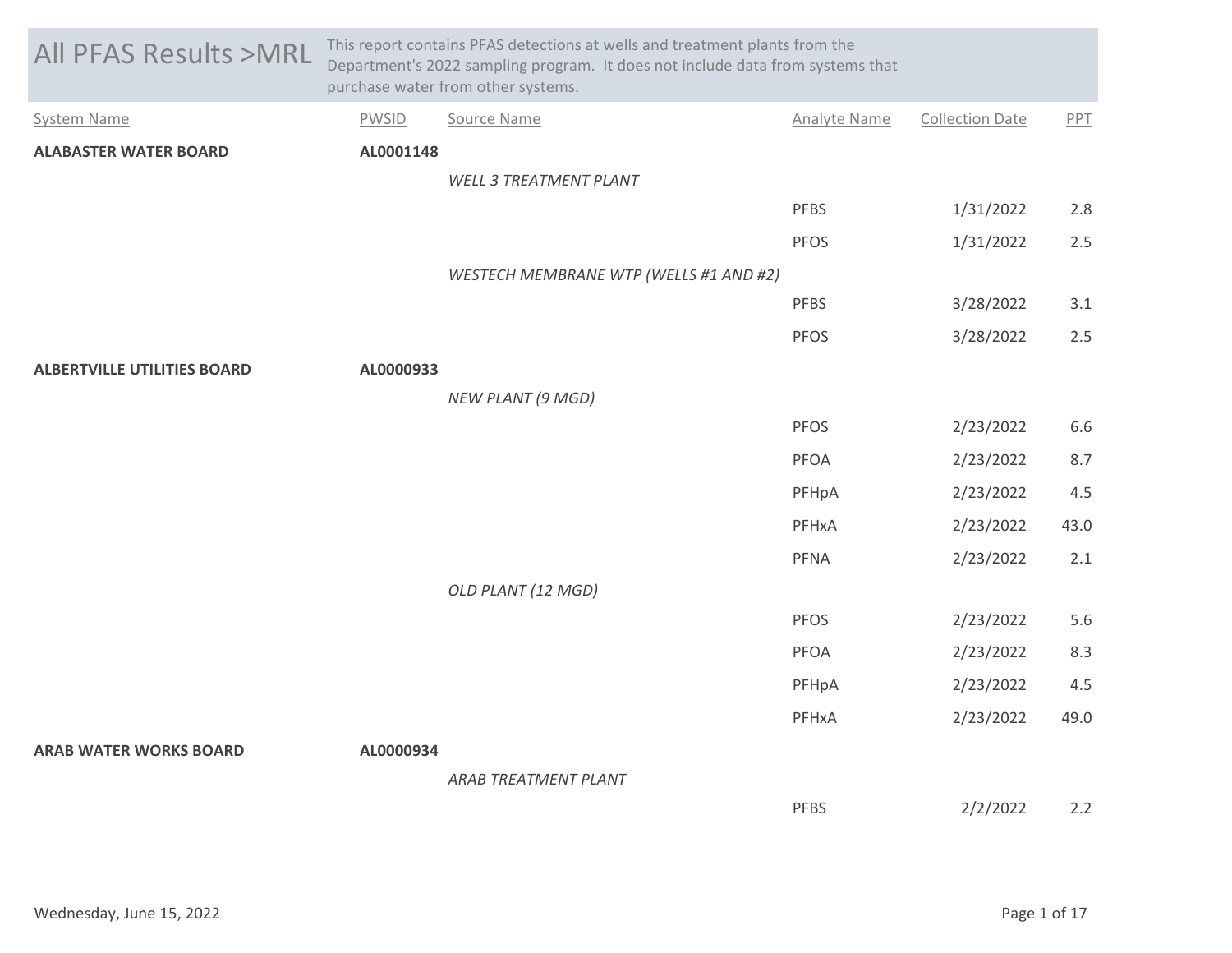| <b>System Name</b>                    | <b>PWSID</b> | Source Name                          | <b>Analyte Name</b> | <b>Collection Date</b> | PPT   |
|---------------------------------------|--------------|--------------------------------------|---------------------|------------------------|-------|
| <b>ATHENS UTILITIES</b>               | AL0000824    |                                      |                     |                        |       |
|                                       |              | ELK RIVER WATER TREATMENT PLANT      |                     |                        |       |
|                                       |              |                                      | <b>PFBS</b>         | 2/7/2022               | 1.3   |
|                                       |              |                                      | <b>PFOS</b>         | 2/7/2022               | $2.0$ |
|                                       |              |                                      | <b>PFOS</b>         | 5/11/2022              | 2.3   |
| <b>CALERA WATER WORKS</b>             | AL0001150    |                                      |                     |                        |       |
|                                       |              | CENTRAL WATER TREATMENT PLANT        |                     |                        |       |
|                                       |              |                                      | PFHxS               | 3/14/2022              | 2.1   |
| <b>CENTRAL ELMORE WATER AUTHORITY</b> | AL0000547    |                                      |                     |                        |       |
|                                       |              | CENTRAL ELMORE WATER TREATMENT PLANT |                     |                        |       |
|                                       |              |                                      | <b>PFOS</b>         | 3/9/2022               | 1.8   |
| <b>CENTRE WATER &amp; SEWER BOARD</b> | AL0000188    |                                      |                     |                        |       |
|                                       |              | <b>CENTRE WATER PLANT</b>            |                     |                        |       |
|                                       |              |                                      | <b>PFBS</b>         | 2/4/2022               | 5.5   |
|                                       |              |                                      | <b>PFBS</b>         | 3/4/2022               | 12.0  |
|                                       |              |                                      | PFHxA               | 3/4/2022               | 3.7   |
| <b>CLANTON WATER DEPARTMENT</b>       | AL0000213    |                                      |                     |                        |       |
|                                       |              | CLANTON WATER TREATMENT PLANT        |                     |                        |       |
|                                       |              |                                      | <b>PFBS</b>         | 2/15/2022              | 60.0  |
|                                       |              |                                      | <b>PFOS</b>         | 2/15/2022              | 17.0  |
|                                       |              |                                      | PFOA                | 2/15/2022              | 13.0  |
|                                       |              |                                      | PFHpA               | 2/15/2022              | 4.7   |
|                                       |              |                                      | <b>PFHxS</b>        | 2/15/2022              | 2.2   |
|                                       |              |                                      | PFHxA               | 2/15/2022              | 13.0  |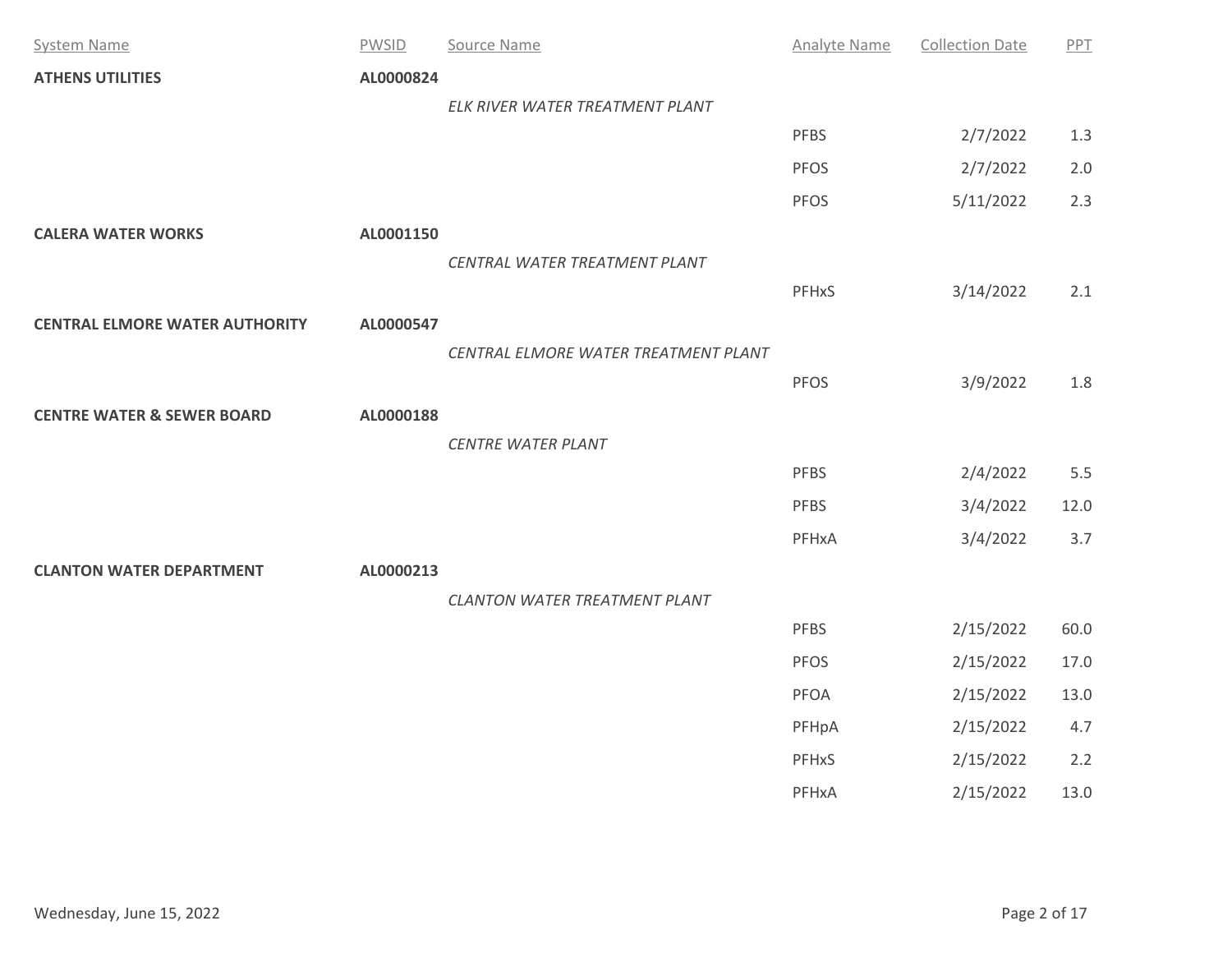System Name **Example 20 Source Name** Analyte Name Analyte Name Collection Date PPT

**COLBERT COUNTY RURAL WATER SYSTEM AL0000314**

*COLBERT COUNTY RURAL WATER SYSTEM WTP*

| <b>PFBS</b>             | 2/8/2022  | 4.1  |
|-------------------------|-----------|------|
| <b>PFOS</b>             | 2/8/2022  | 19.7 |
| PFOA                    | 2/8/2022  | 12.0 |
| PFHpA                   | 2/8/2022  | 2.9  |
| <b>PFH<sub>x</sub>S</b> | 2/8/2022  | 2.6  |
| PFHxA                   | 2/8/2022  | 4.2  |
| <b>PFBS</b>             | 5/10/2022 | 4.6  |
| <b>PFOS</b>             | 5/10/2022 | 24.1 |
| PFOA                    | 5/10/2022 | 12.6 |
| PFHpA                   | 5/10/2022 | 4.0  |
| PFHxS                   | 5/10/2022 | 3.0  |
| PFHxA                   | 5/10/2022 | 6.5  |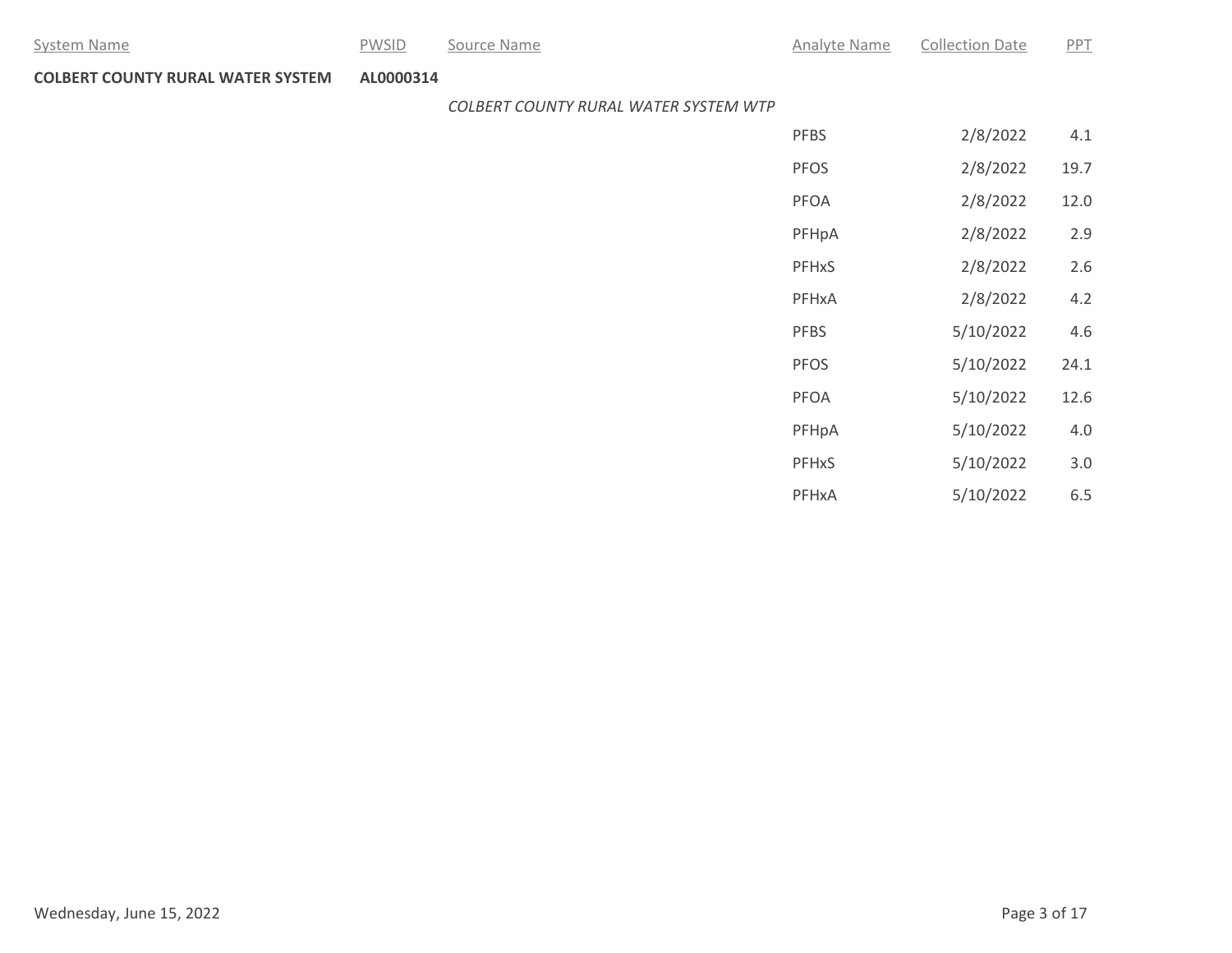| <b>System Name</b>                               | <b>PWSID</b> | Source Name                              | <b>Analyte Name</b> | <b>Collection Date</b> | PPT     |
|--------------------------------------------------|--------------|------------------------------------------|---------------------|------------------------|---------|
| DECATUR (MUNICIPAL UTILITIES BOARD OF) AL0001084 |              |                                          |                     |                        |         |
|                                                  |              | TENNESSEE RIVER + TREATMENT PLANT        |                     |                        |         |
|                                                  |              |                                          | <b>PFBS</b>         | 1/19/2022              | $3.0\,$ |
|                                                  |              |                                          | PFOS                | 1/19/2022              | 2.1     |
|                                                  |              |                                          | PFOA                | 1/19/2022              | $2.0$   |
|                                                  |              |                                          | PFHpA               | 1/19/2022              | 0.9     |
|                                                  |              |                                          | PFHxA               | 1/19/2022              | 1.4     |
|                                                  |              |                                          | PFBS                | 4/4/2022               | 3.9     |
|                                                  |              |                                          | <b>PFOS</b>         | 4/4/2022               | 8.3     |
|                                                  |              |                                          | PFOA                | 4/4/2022               | 9.3     |
|                                                  |              |                                          | PFHpA               | 4/4/2022               | 3.3     |
|                                                  |              |                                          | PFHxA               | 4/4/2022               | 3.3     |
| <b>FAIRHOPE WATER SYSTEM (CITY OF)</b>           | AL0000035    |                                          |                     |                        |         |
|                                                  |              | WELL 4 TREATMENT PLANT                   |                     |                        |         |
|                                                  |              |                                          | <b>PFOS</b>         | 2/22/2022              | 2.0     |
| FLORENCE (WATER DEPARTMENT), CITY OF AL0000783   |              |                                          |                     |                        |         |
|                                                  |              | WELL 5 HOUSTON HILLS WELL + TREATMENT PL |                     |                        |         |
|                                                  |              |                                          | PFBS                | 2/17/2022              | 2.2     |
|                                                  |              | WILSON LAKE + TREATMENT PLANT            |                     |                        |         |
|                                                  |              |                                          | <b>PFBS</b>         | 2/17/2022              | 3.3     |
|                                                  |              |                                          | <b>PFOS</b>         | 2/17/2022              | 12.0    |
|                                                  |              |                                          | <b>PFOA</b>         | 2/17/2022              | 4.9     |
|                                                  |              |                                          | PFHxA               | 2/17/2022              | 2.4     |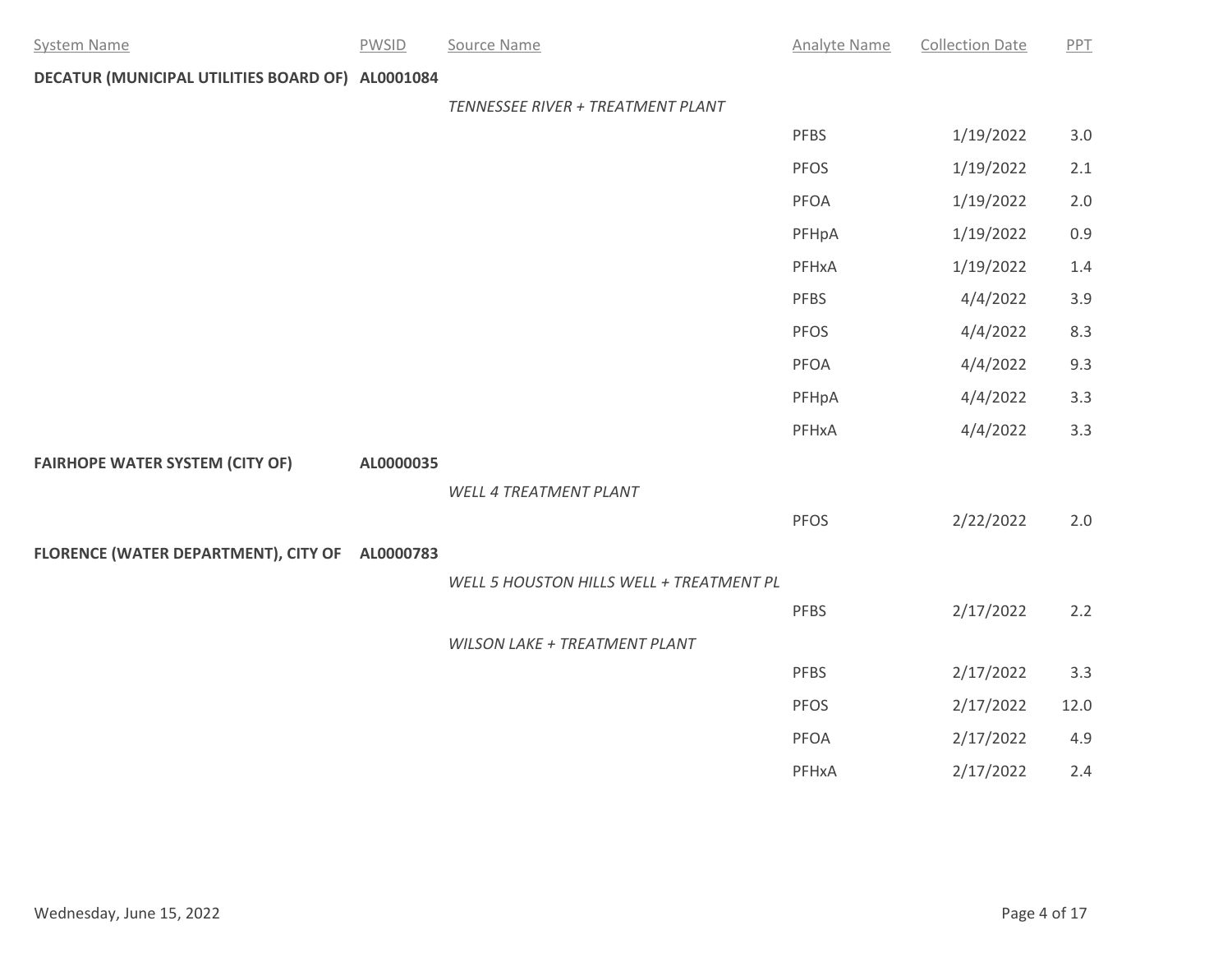| <b>System Name</b>                          | <b>PWSID</b> | Source Name                            | <b>Analyte Name</b> | <b>Collection Date</b> | PPT  |
|---------------------------------------------|--------------|----------------------------------------|---------------------|------------------------|------|
| GADSDEN WATER WORKS AND SEWER BOA AL0000577 |              |                                        |                     |                        |      |
|                                             |              | <b>GADSDEN WTP</b>                     |                     |                        |      |
|                                             |              |                                        | PFBS                | 1/5/2022               | 76.0 |
|                                             |              |                                        | <b>PFOS</b>         | 1/5/2022               | 22.0 |
|                                             |              |                                        | <b>PFOA</b>         | 1/5/2022               | 14.0 |
|                                             |              |                                        | PFHxA               | 1/5/2022               | 21.0 |
|                                             |              |                                        | <b>PFBS</b>         | 4/6/2022               | 63.0 |
|                                             |              |                                        | <b>PFOS</b>         | 4/6/2022               | 17.0 |
|                                             |              |                                        | PFOA                | 4/6/2022               | 15.0 |
|                                             |              |                                        | PFDA                | 4/6/2022               | 1.8  |
|                                             |              |                                        | PFHpA               | 4/6/2022               | 5.0  |
|                                             |              |                                        | PFHxS               | 4/6/2022               | 1.6  |
|                                             |              |                                        | PFHxA               | 4/6/2022               | 19.0 |
|                                             |              |                                        | PFNA                | 4/6/2022               | 1.3  |
| HARVEST-MONROVIA WATER SYSTEM               | AL0000878    |                                        |                     |                        |      |
|                                             |              | WATER TREATMENT FACILITY (WELLS 3 & 4) |                     |                        |      |
|                                             |              |                                        | <b>PFBS</b>         | 1/25/2022              | 4.5  |
|                                             |              | WELL 1 + TREATMENT PLANT               |                     |                        |      |
|                                             |              |                                        | <b>PFBS</b>         | 1/25/2022              | 4.5  |
|                                             |              |                                        | PFOS                | 1/25/2022              | 3.4  |
|                                             |              |                                        | PFOA                | 1/25/2022              | 2.5  |
|                                             |              |                                        | PFHxA               | 1/25/2022              | 2.4  |
|                                             |              | WELL 2 + TREATMENT PLANT               |                     |                        |      |
|                                             |              |                                        | <b>PFBS</b>         | 1/25/2022              | 3.1  |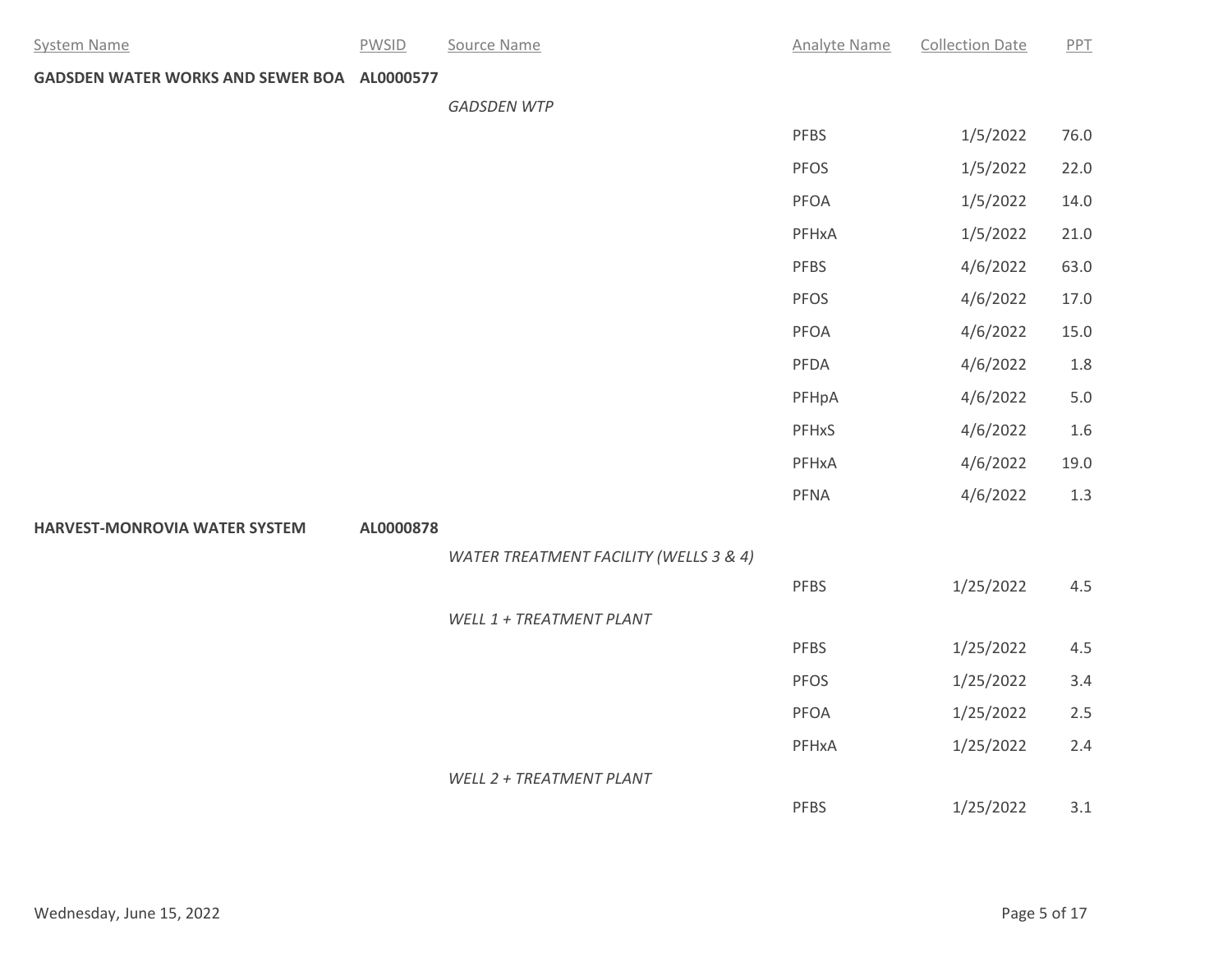| <b>System Name</b>                             | <b>PWSID</b> | Source Name                              | <b>Analyte Name</b> | <b>Collection Date</b> | PPT     |
|------------------------------------------------|--------------|------------------------------------------|---------------------|------------------------|---------|
| <b>HAWK PRIDE MT WATER SYSTEM</b>              | AL0000316    |                                          |                     |                        |         |
|                                                |              | TREATMENT PLANT                          |                     |                        |         |
|                                                |              |                                          | <b>PFBS</b>         | 2/8/2022               | $6.7\,$ |
|                                                |              |                                          | PFOS                | 2/8/2022               | $6.3\,$ |
|                                                |              |                                          | PFOA                | 2/8/2022               | 3.3     |
|                                                |              |                                          | PFHpA               | 2/8/2022               | $1.3$   |
|                                                |              |                                          | PFHxS               | 2/8/2022               | $2.5$   |
|                                                |              |                                          | PFHxA               | 2/8/2022               | $7.1\,$ |
|                                                |              |                                          | PFBS                | 5/10/2022              | 6.8     |
|                                                |              |                                          | PFOS                | 5/10/2022              | 5.4     |
|                                                |              |                                          | PFOA                | 5/10/2022              | 2.3     |
|                                                |              |                                          | PFHxS               | 5/10/2022              | $2.5$   |
|                                                |              |                                          | PFHxA               | 5/10/2022              | 5.1     |
| <b>HUNTSVILLE UTILITIES</b>                    | AL0000882    |                                          |                     |                        |         |
|                                                |              | TENNESSEE RIVER (S.W.) + TREATMENT PLANT |                     |                        |         |
|                                                |              |                                          | PFBS                | 2/28/2022              | $3.0\,$ |
|                                                |              |                                          | PFOS                | 2/28/2022              | $2.8$   |
|                                                |              | TENNESSEE RIVER (SO. PKWY.) + TREATMENT  |                     |                        |         |
|                                                |              |                                          | <b>PFBS</b>         | 2/28/2022              | 2.7     |
| JACKSONVILLE WATER WORKS, GAS AND SE AL0000154 |              |                                          |                     |                        |         |
|                                                |              | BIG SPRING SLOW SAND FLT TREATMENT PLANT |                     |                        |         |
|                                                |              |                                          | <b>PFBS</b>         | 1/31/2022              | $1.5$   |
|                                                |              |                                          | PFOS                | 1/31/2022              | $2.8$   |
|                                                |              |                                          | PFOA                | 1/31/2022              | 0.9     |
|                                                |              |                                          | PFHxS               | 1/31/2022              | $1.2\,$ |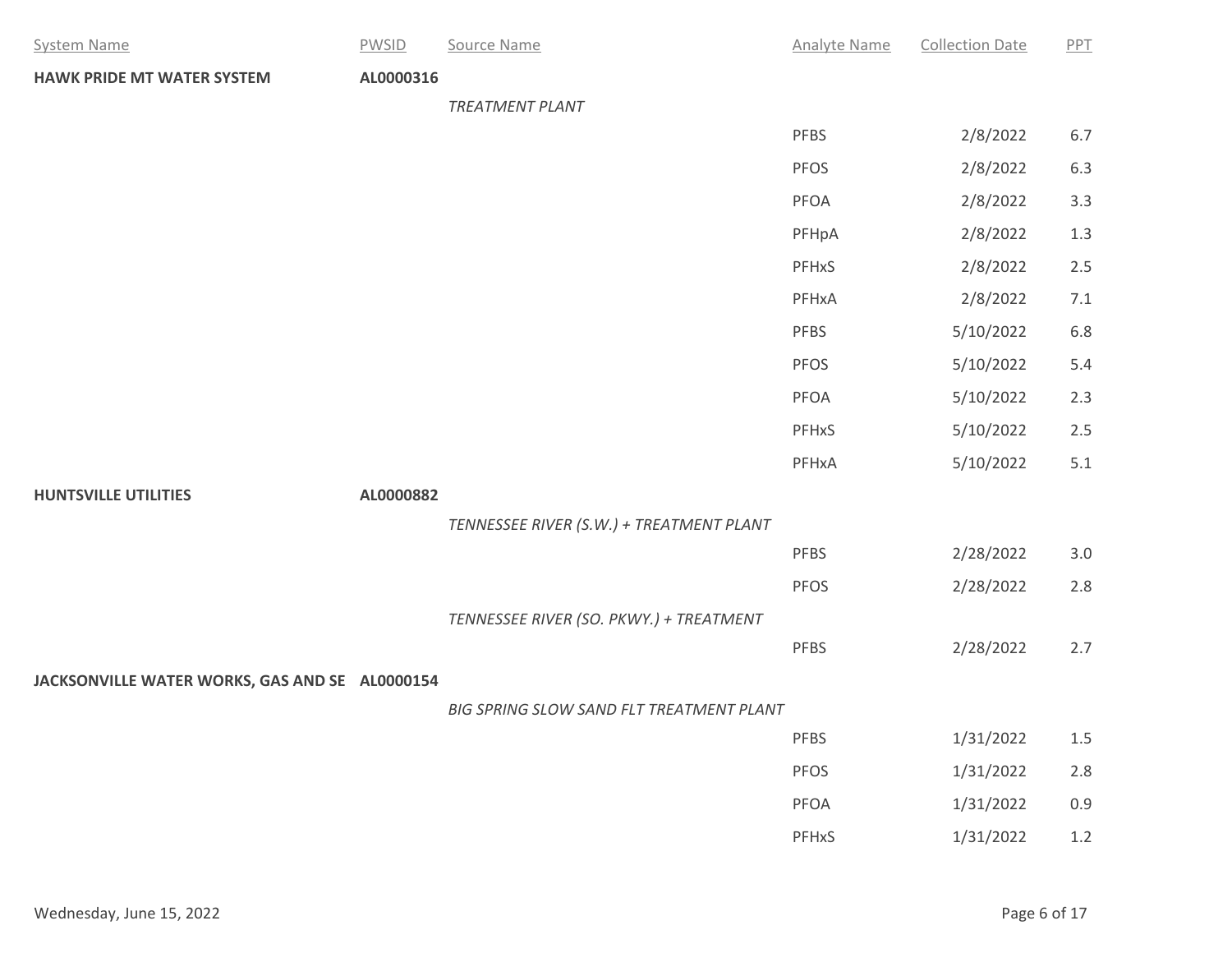| <b>System Name</b>       | PWSID     | Source Name                    | <b>Analyte Name</b> | <b>Collection Date</b> | PPT     |
|--------------------------|-----------|--------------------------------|---------------------|------------------------|---------|
| <b>LEEDS WATER BOARD</b> | AL0000753 |                                |                     |                        |         |
|                          |           | ROWAN SPRING + TREATMENT PLANT |                     |                        |         |
|                          |           |                                | <b>PFBS</b>         | 1/27/2022              | 1.4     |
|                          |           |                                | <b>PFOS</b>         | 1/27/2022              | 1.3     |
|                          |           | WELL 1A + TREATMENT PLANT      |                     |                        |         |
|                          |           |                                | <b>PFBS</b>         | 1/27/2022              | 1.1     |
|                          |           |                                | PFOS                | 1/27/2022              | 6.3     |
|                          |           |                                | PFOA                | 1/27/2022              | $1.2$   |
|                          |           |                                | PFHxS               | 1/27/2022              | 0.9     |
|                          |           | WELL 2 + TREATMENT PLANT       |                     |                        |         |
|                          |           |                                | PFOS                | 1/27/2022              | $1.5\,$ |
|                          |           |                                | PFHxS               | 1/27/2022              | 0.9     |
|                          |           | WELL 4 + TREATMENT PLANT       |                     |                        |         |
|                          |           |                                | PFBS                | 1/27/2022              | 1.6     |
|                          |           |                                | PFOS                | 1/27/2022              | $1.2\,$ |
|                          |           |                                | PFOA                | 1/27/2022              | $1.0$   |
|                          |           | <b>WELL 6 TREATMENT PLANT</b>  |                     |                        |         |
|                          |           |                                | <b>PFBS</b>         | 1/27/2022              | 1.9     |
|                          |           |                                | PFOS                | 1/27/2022              | $1.7\,$ |
|                          |           |                                | PFOA                | 1/27/2022              | 1.1     |
|                          |           |                                | PFHxS               | 1/27/2022              | $0.8\,$ |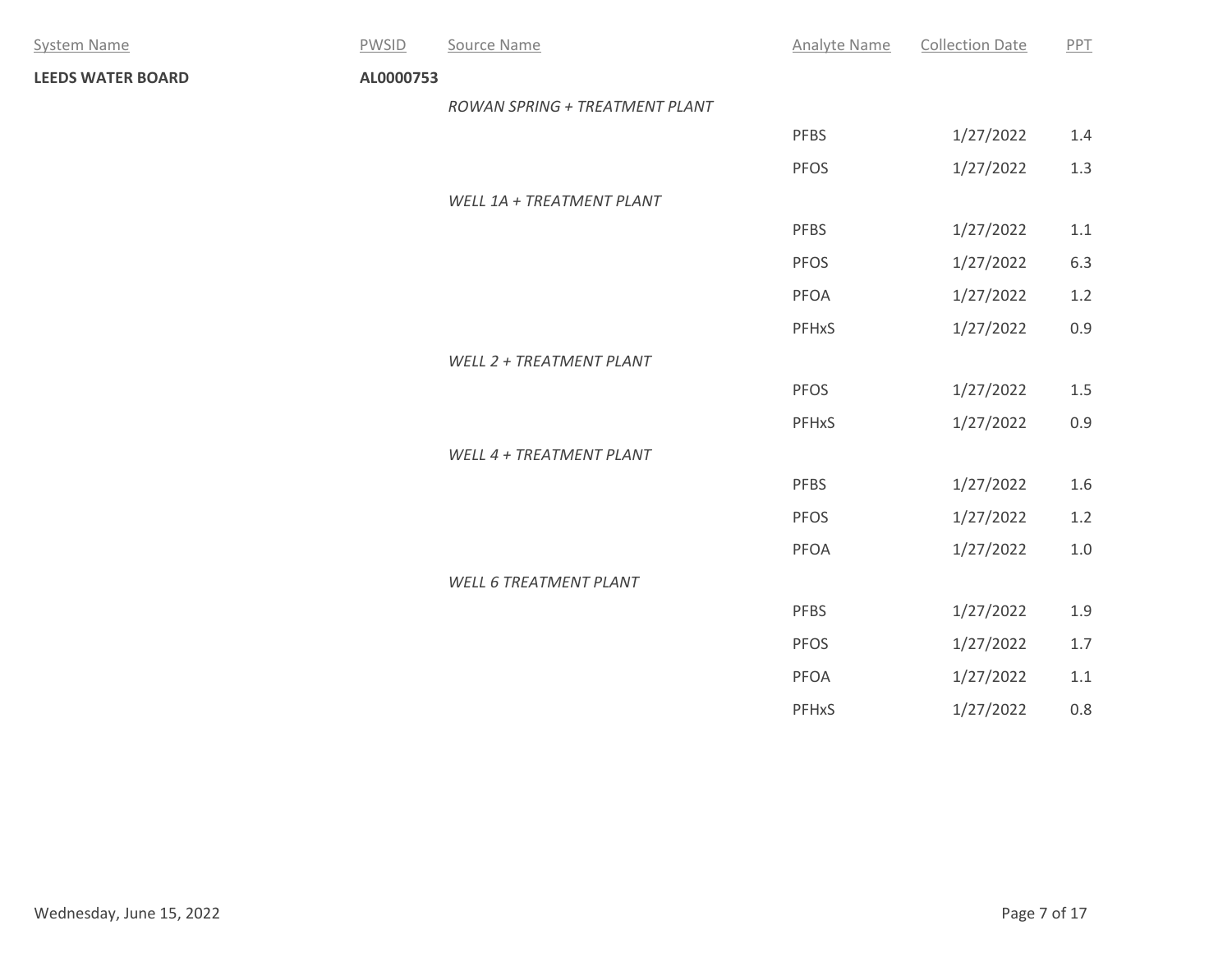| System Name                          | <b>PWSID</b> | Source Name                     | Analyte Name | <b>Collection Date</b> | PPT |
|--------------------------------------|--------------|---------------------------------|--------------|------------------------|-----|
| <b>LIMESTONE COUNTY WATER SYSTEM</b> | AL0000833    |                                 |              |                        |     |
|                                      |              | NEWBY AND LAWSON WELL TREATMENT |              |                        |     |
|                                      |              |                                 | <b>PFBS</b>  | 3/15/2022              | 8.7 |
|                                      |              |                                 | <b>PFOS</b>  | 3/15/2022              | 7.1 |
|                                      |              |                                 | PFOA         | 3/15/2022              | 4.2 |
|                                      |              |                                 | PFHxS        | 3/15/2022              | 4.7 |
|                                      |              |                                 | PFHxA        | 3/15/2022              | 5.4 |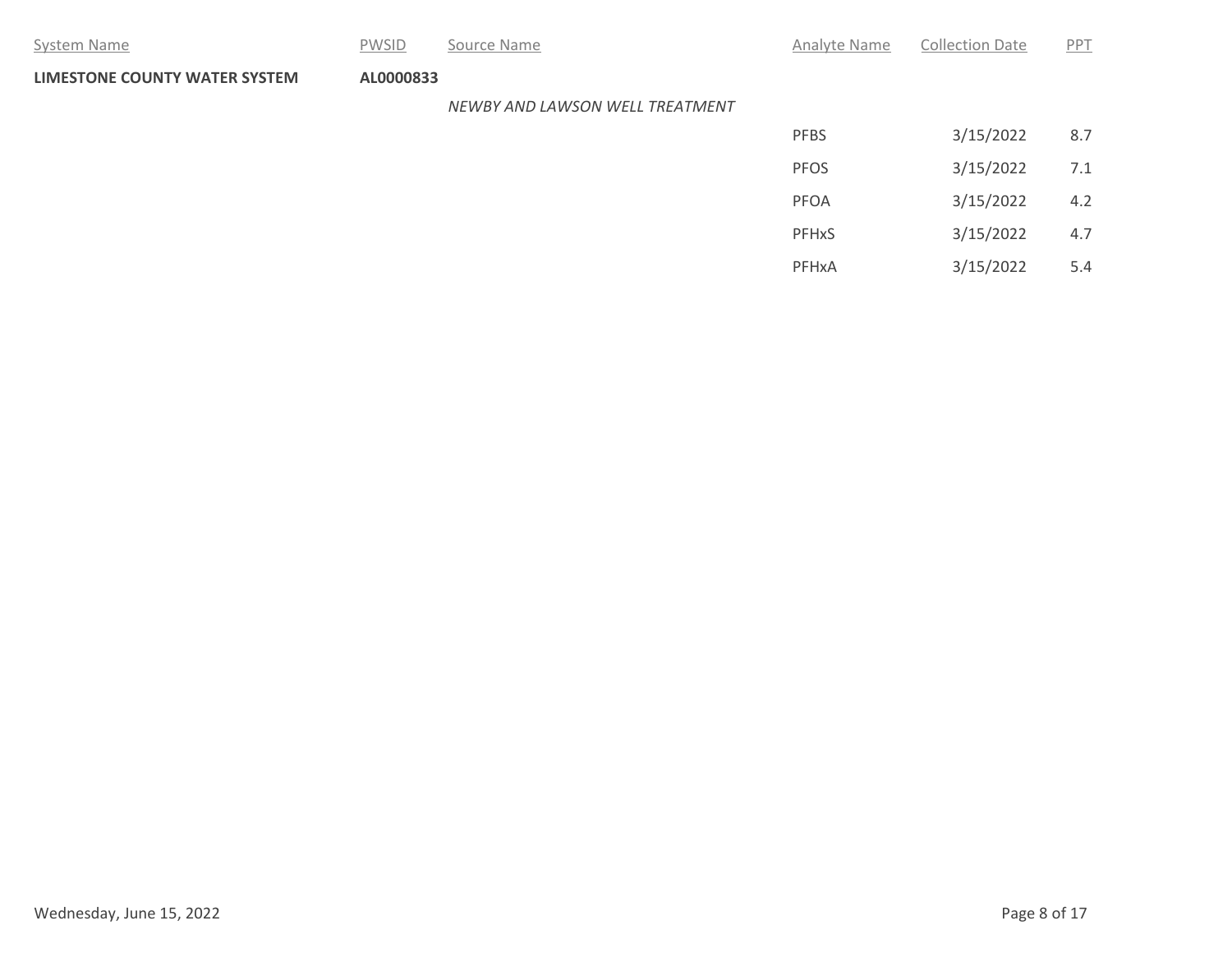System Name **Example 20 Source Name** Analyte Name Analyte Name Collection Date PPT

**MOBILE BOARD OF WATER AND SEWER CO AL0001005**

### *E.M. STICKNEY TREATMENT FACILITY*

| <b>PFBS</b>             | 1/5/2022  | 1.5 |
|-------------------------|-----------|-----|
| <b>PFOS</b>             | 1/5/2022  | 1.5 |
| <b>PFOA</b>             | 1/5/2022  | 1.9 |
| PFHpA                   | 1/5/2022  | 1.1 |
| <b>PFH<sub>x</sub>S</b> | 1/5/2022  | 0.7 |
| PFHxA                   | 1/5/2022  | 1.2 |
| <b>PFNA</b>             | 1/5/2022  | 0.5 |
| <b>PFBS</b>             | 4/18/2022 | 1.1 |
| <b>PFOS</b>             | 4/18/2022 | 1.0 |
| <b>PFOA</b>             | 4/18/2022 | 1.8 |
| PFHpA                   | 4/18/2022 | 0.9 |
| <b>PFHxS</b>            | 4/18/2022 | 0.5 |
| PFHxA                   | 4/18/2022 | 1.1 |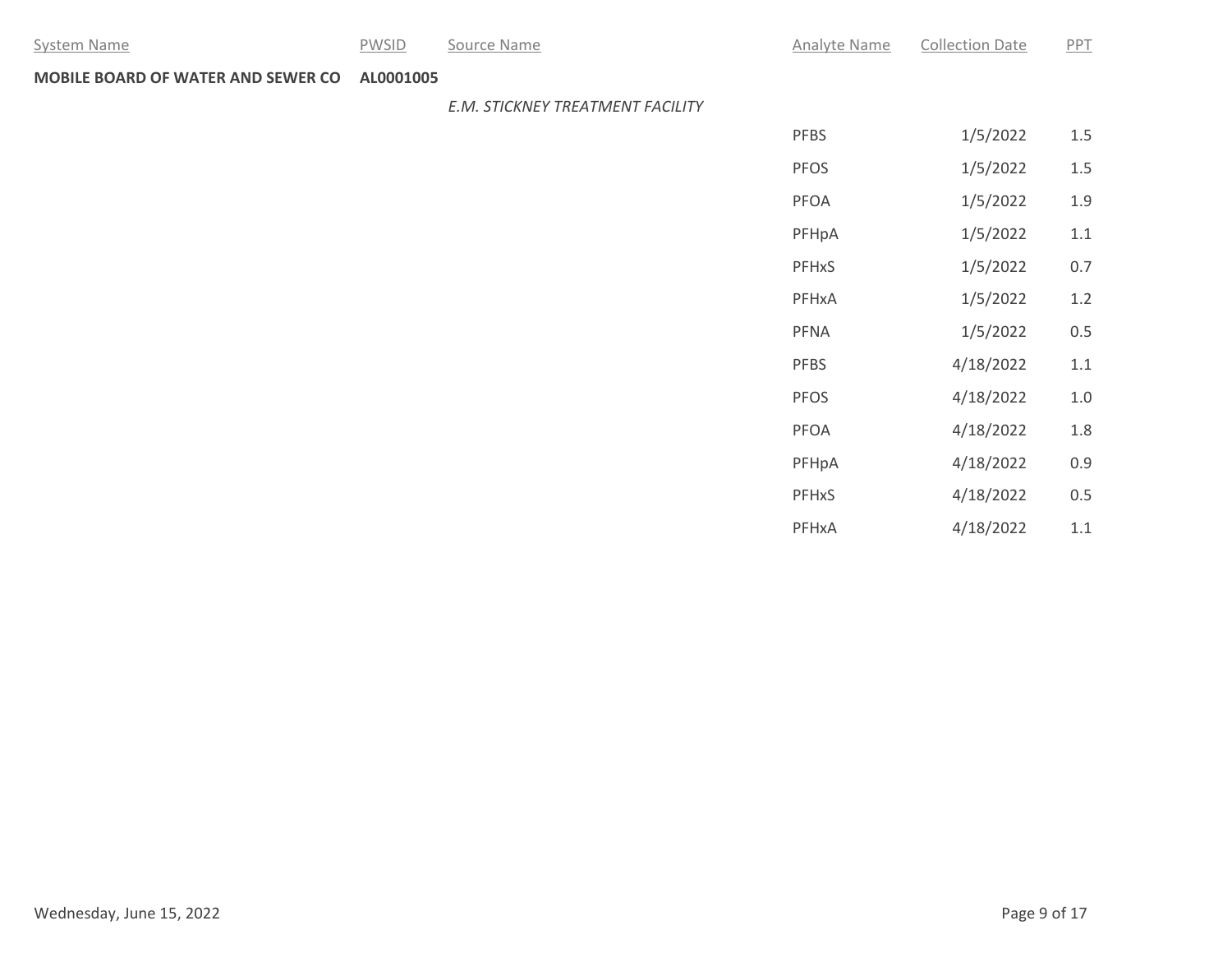| <b>System Name</b>                 | <b>PWSID</b> | Source Name                       | <b>Analyte Name</b> | <b>Collection Date</b> | PPT     |
|------------------------------------|--------------|-----------------------------------|---------------------|------------------------|---------|
|                                    |              | H.E. MYERS TREATMENT FACILITY     |                     |                        |         |
|                                    |              |                                   | PFBS                | 1/5/2022               | $1.5\,$ |
|                                    |              |                                   | PFOS                | 1/5/2022               | $1.6\,$ |
|                                    |              |                                   | PFOA                | 1/5/2022               | 2.2     |
|                                    |              |                                   | PFHpA               | 1/5/2022               | $1.2\,$ |
|                                    |              |                                   | PFHxS               | 1/5/2022               | $0.7\,$ |
|                                    |              |                                   | PFHxA               | 1/5/2022               | $1.4\,$ |
|                                    |              |                                   | PFNA                | 1/5/2022               | $0.6\,$ |
|                                    |              |                                   | PFBS                | 4/18/2022              | $1.2\,$ |
|                                    |              |                                   | PFOS                | 4/18/2022              | $1.5\,$ |
|                                    |              |                                   | PFOA                | 4/18/2022              | 2.2     |
|                                    |              |                                   | PFHpA               | 4/18/2022              | $1.0\,$ |
|                                    |              |                                   | PFHxS               | 4/18/2022              | $0.7\,$ |
|                                    |              |                                   | PFHxA               | 4/18/2022              | $1.1\,$ |
|                                    |              |                                   | PFNA                | 4/18/2022              | $0.5\,$ |
| <b>MUSCLE SHOALS UTILITY BOARD</b> | AL0000321    |                                   |                     |                        |         |
|                                    |              | TENNESSEE RIVER + TREATMENT PLANT |                     |                        |         |
|                                    |              |                                   | PFBS                | 3/15/2022              | $4.0\,$ |
|                                    |              |                                   | PFOS                | 3/15/2022              | 12.0    |
|                                    |              |                                   | PFOA                | 3/15/2022              | $6.2\,$ |
|                                    |              |                                   | PFHxA               | 3/15/2022              | $2.5\,$ |
| <b>NORTH BALDWIN UTILITIES</b>     | AL0000023    |                                   |                     |                        |         |
|                                    |              | SHOP (#2) TREATMENT PLANT         |                     |                        |         |
|                                    |              |                                   | PFOS                | 3/3/2022               | 8.0     |
|                                    |              |                                   | PFHxS               | 3/3/2022               | 4.9     |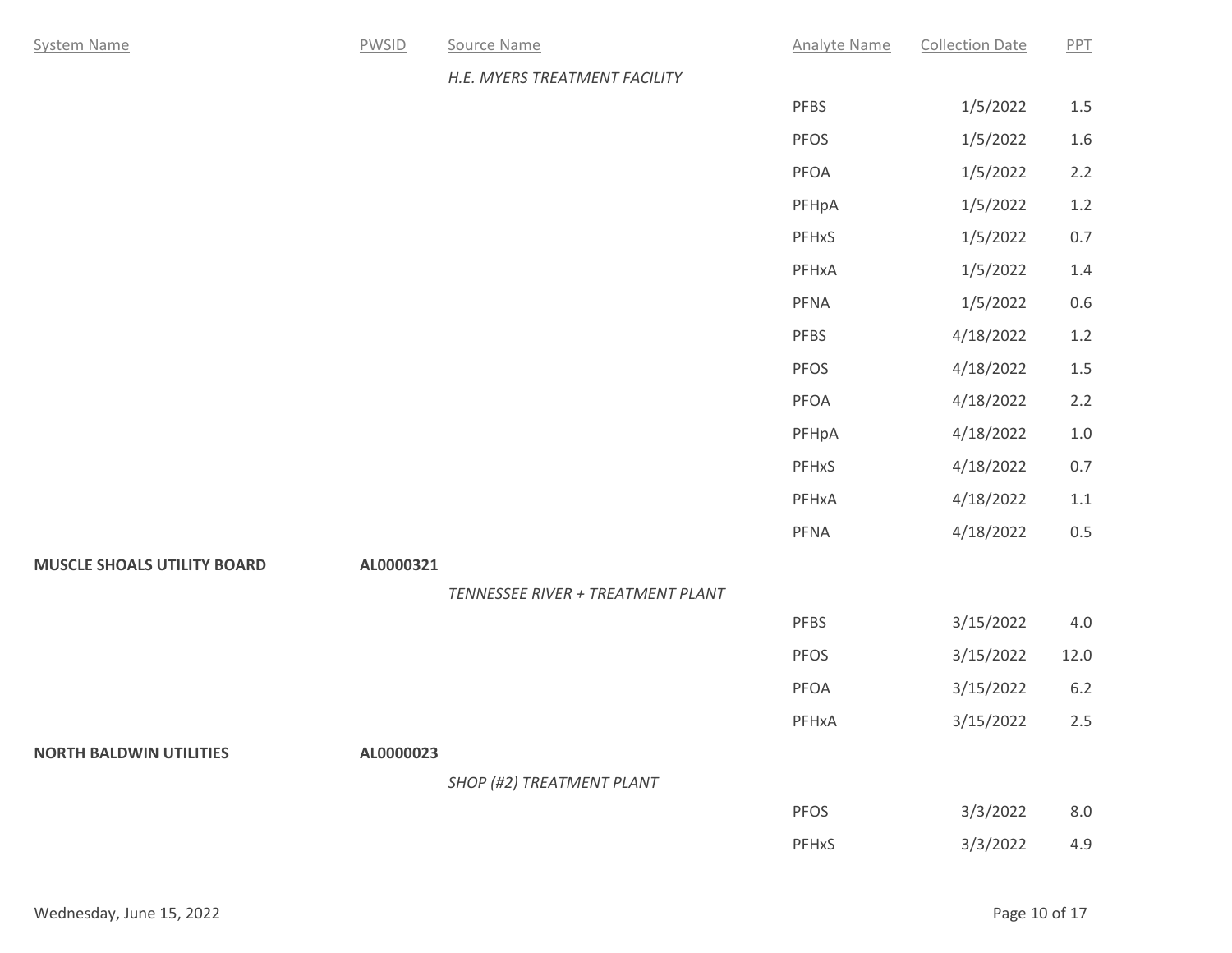| <b>System Name</b>             | <b>PWSID</b> | Source Name                           | <b>Analyte Name</b> | <b>Collection Date</b> | PPT      |
|--------------------------------|--------------|---------------------------------------|---------------------|------------------------|----------|
| NORTHEAST ALABAMA WATER SYSTEM | AL0001422    |                                       |                     |                        |          |
|                                |              | HIGH POINT TREATMENT PLANT            |                     |                        |          |
|                                |              |                                       | <b>PFBS</b>         | 3/15/2022              | $2.8\,$  |
|                                |              | MONSANTO TREATMENT PLANT              |                     |                        |          |
|                                |              |                                       | <b>PFBS</b>         | 3/15/2022              | 2.2      |
| <b>ONEONTA UTILITIES BOARD</b> | AL0000103    |                                       |                     |                        |          |
|                                |              | JEFFERSON AVE WELL TREATMENT PLANT    |                     |                        |          |
|                                |              |                                       | <b>PFBS</b>         | 1/26/2022              | $1.9\,$  |
|                                |              |                                       | <b>PFOS</b>         | 1/26/2022              | 2.2      |
|                                |              |                                       | PFOA                | 1/26/2022              | $1.8\,$  |
|                                |              |                                       | PFHxS               | 1/26/2022              | 2.4      |
| <b>OPELIKA UTILITIES</b>       | AL0000816    |                                       |                     |                        |          |
|                                |              | R.A. BETTS WTP                        |                     |                        |          |
|                                |              |                                       | <b>PFOS</b>         | 3/2/2022               | 7.2      |
|                                |              |                                       | PFOA                | 3/2/2022               | $11.1\,$ |
|                                |              |                                       | PFHpA               | 3/2/2022               | 3.4      |
|                                |              |                                       | PFHxS               | 3/2/2022               | $1.9\,$  |
|                                |              |                                       | PFHxA               | 3/2/2022               | 3.9      |
|                                |              | SAUGAHATCHEE WATER TREATMENT PLANT(20 |                     |                        |          |
|                                |              |                                       | PFOA                | 3/2/2022               | $2.0\,$  |
|                                |              |                                       | PFHxA               | 3/2/2022               | 2.4      |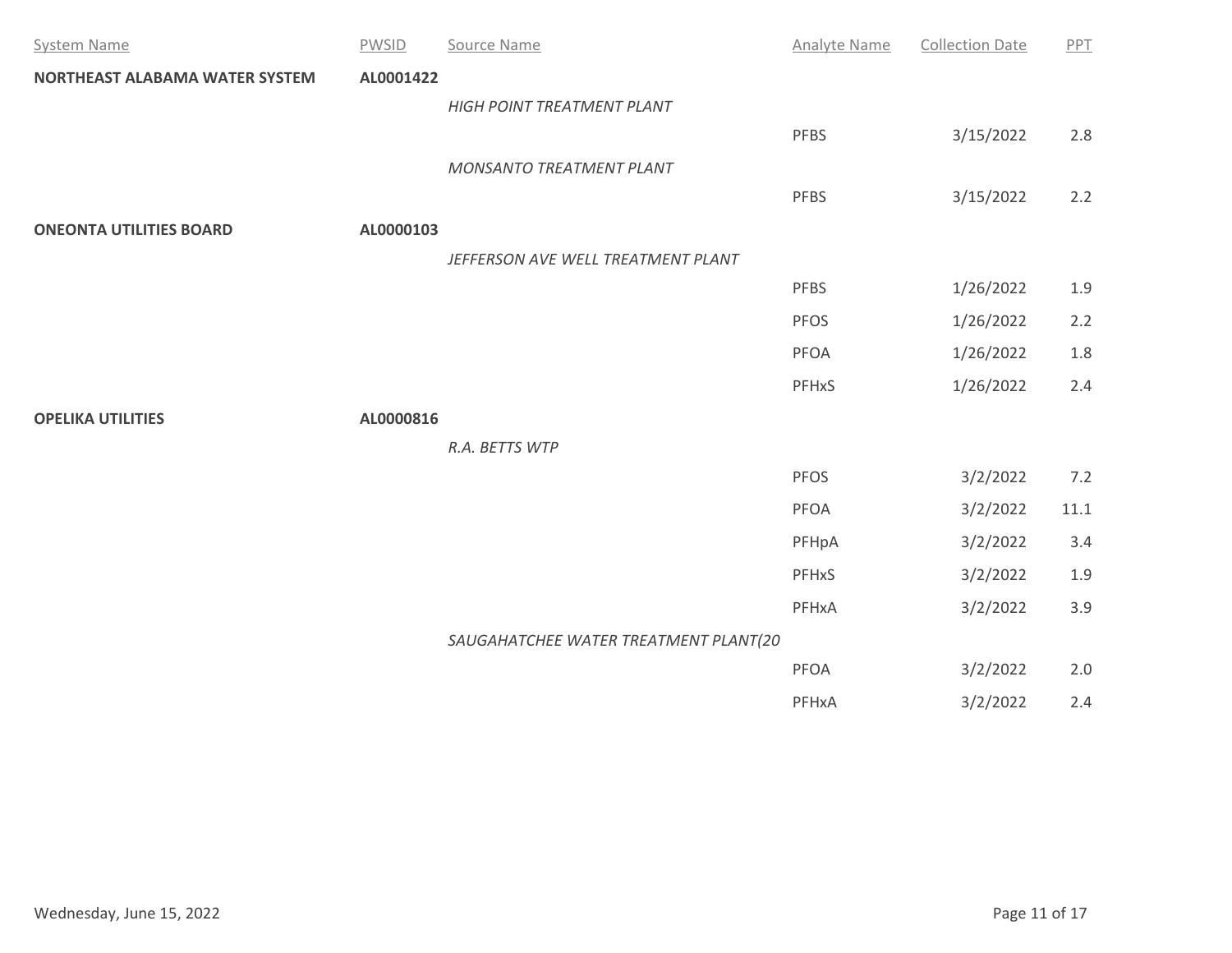| <b>System Name</b> | <b>PWSID</b> | Source Name                              | <b>Analyte Name</b> | <b>Collection Date</b> | PPT     |  |
|--------------------|--------------|------------------------------------------|---------------------|------------------------|---------|--|
| PELHAM WATER WORKS | AL0001163    |                                          |                     |                        |         |  |
|                    |              | WELL 1 CAMPBELL RIDGE WELL + TP          |                     |                        |         |  |
|                    |              |                                          | PFBS                | 1/31/2022              | 2.4     |  |
|                    |              |                                          | PFOS                | 1/31/2022              | 2.1     |  |
|                    |              |                                          | PFOA                | 1/31/2022              | 1.8     |  |
|                    |              |                                          | PFHxS               | 1/31/2022              | $1.7$   |  |
|                    |              |                                          | PFHxA               | 1/31/2022              | $1.4\,$ |  |
|                    |              | WELL 10 HEATHER RIDGE WELL + TP          |                     |                        |         |  |
|                    |              |                                          | PFBS                | 1/31/2022              | $4.0\,$ |  |
|                    |              |                                          | PFOS                | 1/31/2022              | $2.8$   |  |
|                    |              |                                          | PFOA                | 1/31/2022              | $1.6\,$ |  |
|                    |              |                                          | PFHxS               | 1/31/2022              | 2.0     |  |
|                    |              |                                          | PFHxA               | 1/31/2022              | $1.3\,$ |  |
|                    |              | WELL 9 CHANDALAR WELL + TP               |                     |                        |         |  |
|                    |              |                                          | PFBS                | 1/31/2022              | 3.4     |  |
|                    |              |                                          | PFOS                | 1/31/2022              | $3.7$   |  |
|                    |              |                                          | PFOA                | 1/31/2022              | 1.8     |  |
|                    |              |                                          | PFHxS               | 1/31/2022              | $2.0$   |  |
|                    |              |                                          | PFHxA               | 1/31/2022              | $1.3\,$ |  |
|                    |              | WELLS 3 & 4 INDIAN HILL WELLS (1 & 2) TP |                     |                        |         |  |
|                    |              |                                          | PFBS                | 1/31/2022              | 2.3     |  |
|                    |              |                                          | PFOS                | 1/31/2022              | $2.9$   |  |
|                    |              |                                          | PFOA                | 1/31/2022              | $1.9\,$ |  |
|                    |              |                                          | PFHxS               | 1/31/2022              | $1.9\,$ |  |
|                    |              |                                          | PFHxA               | 1/31/2022              | $1.4\,$ |  |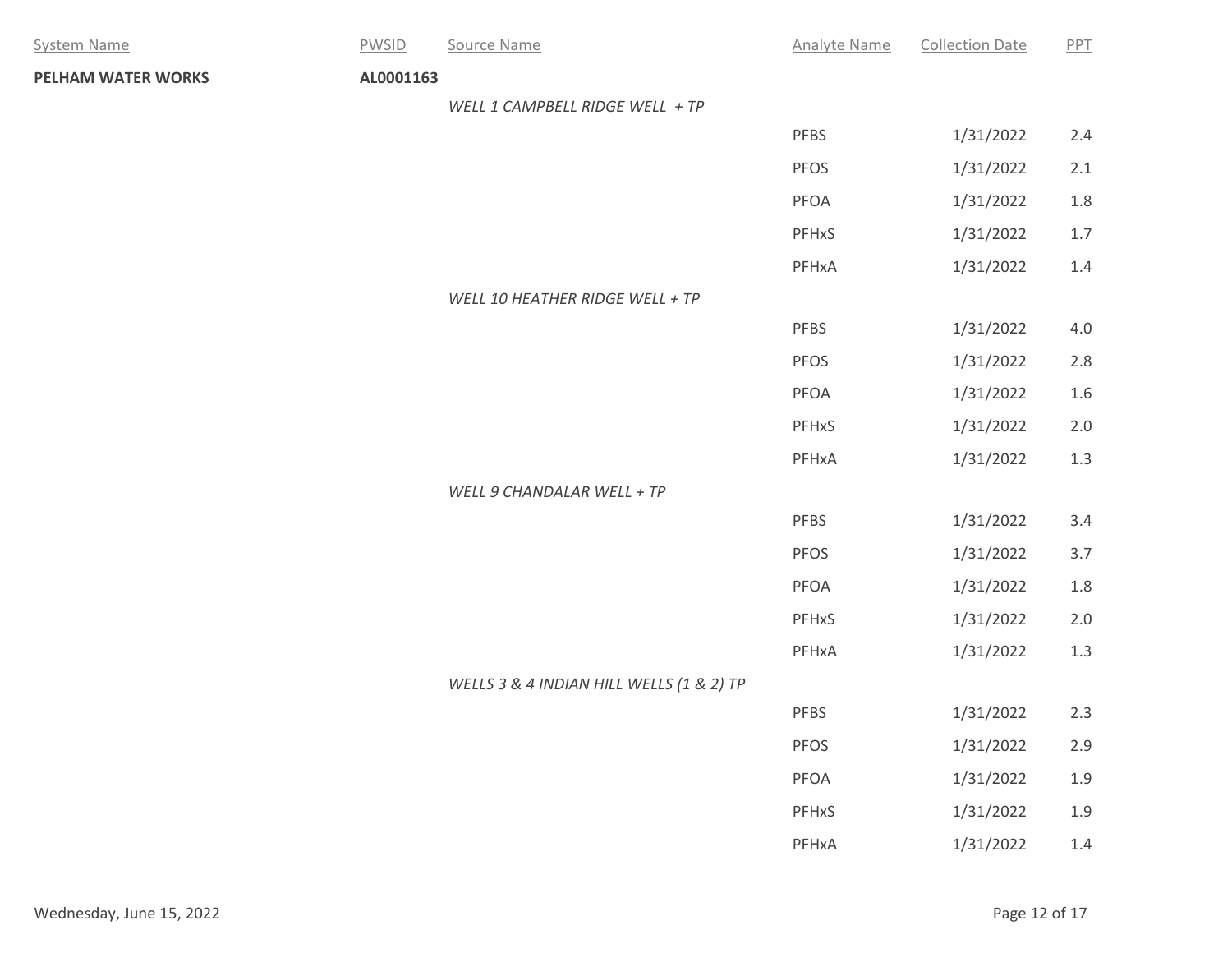| <b>System Name</b>                 | <b>PWSID</b> | Source Name                              | <b>Analyte Name</b> | <b>Collection Date</b> | PPT      |
|------------------------------------|--------------|------------------------------------------|---------------------|------------------------|----------|
| <b>PELL CITY WATER WORKS</b>       | AL0001204    |                                          |                     |                        |          |
|                                    |              | WELL B + TREATMENT PLANT                 |                     |                        |          |
|                                    |              |                                          | <b>PFBS</b>         | 1/26/2022              | 0.9      |
|                                    |              |                                          | <b>PFOS</b>         | 1/26/2022              | 1.9      |
|                                    |              |                                          | PFHxS               | 1/26/2022              | 1.3      |
| PHENIX CITY UTILITIES              | AL0001142    |                                          |                     |                        |          |
|                                    |              | PHENIX CITY WATER TREATMENT PLANT        |                     |                        |          |
|                                    |              |                                          | <b>PFBS</b>         | 1/18/2022              | 5.7      |
|                                    |              |                                          | <b>PFOS</b>         | 1/18/2022              | 4.4      |
|                                    |              |                                          | <b>PFOA</b>         | 1/18/2022              | 3.7      |
|                                    |              |                                          | PFHxA               | 1/18/2022              | 3.8      |
| <b>SCOTTSBORO WATER WORKS</b>      | AL0000729    |                                          |                     |                        |          |
|                                    |              | TENNESSEE RIVER (HWY. 35 PLT.) + TREATME |                     |                        |          |
|                                    |              |                                          | <b>PFBS</b>         | 1/24/2022              | 2.5      |
| <b>SECTION-DUTTON WATER SYSTEM</b> | AL0000728    |                                          |                     |                        |          |
|                                    |              | TENNESSEE RIVER + TREATMENT PLANT        |                     |                        |          |
|                                    |              |                                          | <b>PFBS</b>         | 3/16/2022              | 3.1      |
| SHEFFIELD UTILITIES DEPARTMENT     | AL0000327    |                                          |                     |                        |          |
|                                    |              | TENNESSEE RIVER + TREATMENT PLANT        |                     |                        |          |
|                                    |              |                                          | <b>PFBS</b>         | 2/16/2022              | 3.6      |
|                                    |              |                                          | PFOS                | 2/16/2022              | $11.0\,$ |
|                                    |              |                                          | PFOA                | 2/16/2022              | 6.1      |
|                                    |              |                                          | PFHxA               | 2/16/2022              | 2.5      |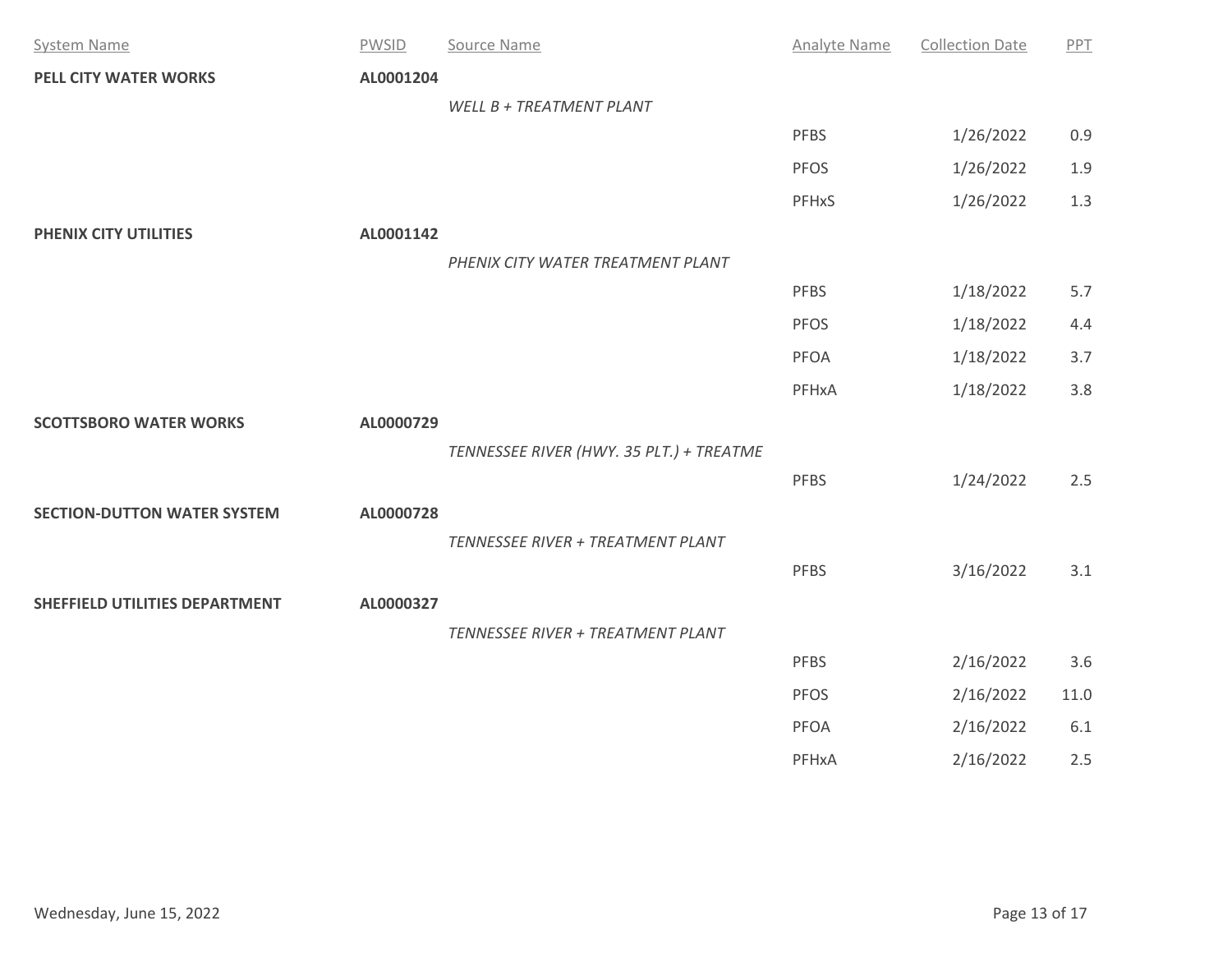| <b>System Name</b>                            | <b>PWSID</b> | Source Name                  | <b>Analyte Name</b> | <b>Collection Date</b> | PPT      |
|-----------------------------------------------|--------------|------------------------------|---------------------|------------------------|----------|
| SHELBY COUNTY COMMISSION-WATER SERV AL0001671 |              |                              |                     |                        |          |
|                                               |              | SOUTH WATER TREATMENT PLANT  |                     |                        |          |
|                                               |              |                              | <b>PFBS</b>         | 3/17/2022              | 56.0     |
|                                               |              |                              | <b>PFOS</b>         | 3/17/2022              | 4.4      |
|                                               |              |                              | PFOA                | 3/17/2022              | 9.7      |
|                                               |              |                              | PFHpA               | 3/17/2022              | 4.2      |
|                                               |              |                              | PFHxA               | 3/17/2022              | 14.0     |
| <b>SMITHS WATER AND SEWER AUTHORITY</b>       | AL0000820    |                              |                     |                        |          |
|                                               |              | SMITHS WATER TREATMENT PLANT |                     |                        |          |
|                                               |              |                              | <b>PFBS</b>         | 2/18/2022              | 4.9      |
|                                               |              |                              | <b>PFOS</b>         | 2/18/2022              | 4.2      |
|                                               |              |                              | PFOA                | 2/18/2022              | 3.5      |
|                                               |              |                              | PFHxA               | 2/18/2022              | 3.5      |
|                                               |              |                              | PFBS                | 3/23/2022              | $3.0\,$  |
|                                               |              |                              | <b>PFOS</b>         | 3/23/2022              | $5.2$    |
|                                               |              |                              | PFOA                | 3/23/2022              | 3.3      |
|                                               |              |                              | PFHxA               | 3/23/2022              | 3.2      |
| <b>SYLACAUGA UTILITIES BOARD</b>              | AL0001258    |                              |                     |                        |          |
|                                               |              | PARK WELL TREATMENT PLANT    |                     |                        |          |
|                                               |              |                              | PFBS                | 1/25/2022              | 2.9      |
|                                               |              |                              | <b>PFOS</b>         | 1/25/2022              | $11.0\,$ |
|                                               |              |                              | PFOA                | 1/25/2022              | 3.4      |
|                                               |              |                              | PFHxS               | 1/25/2022              | 2.3      |
|                                               |              |                              | PFHxA               | 1/25/2022              | 2.1      |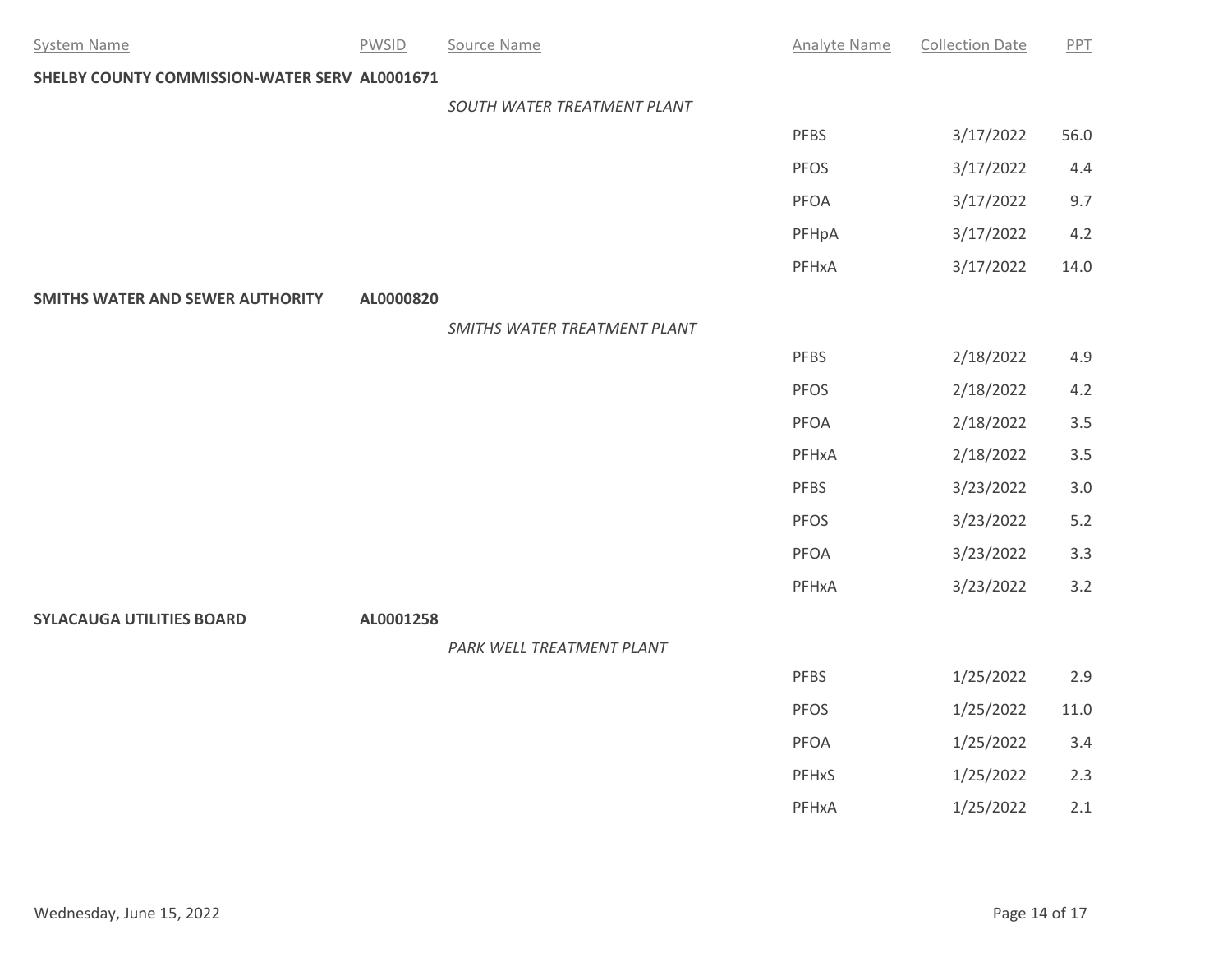# **TALLADEGA WATER AND SEWER BOARD, CIT AL0001260**

#### *AMANDA BINGHAM PARK WELL TREATMENT PL*

|                                    | <b>PFBS</b> | 2/1/2022 | 0.9 |
|------------------------------------|-------------|----------|-----|
|                                    | <b>PFOS</b> | 2/1/2022 | 4.1 |
|                                    | <b>PFOA</b> | 2/1/2022 | 1.0 |
|                                    | PFHxS       | 2/1/2022 | 2.7 |
| BINGHAM ST. WELL + TREATMENT PLANT |             |          |     |
|                                    | <b>PFBS</b> | 2/1/2022 | 0.7 |
|                                    | <b>PFOS</b> | 2/1/2022 | 2.5 |
|                                    | PFHxS       | 2/1/2022 | 1.8 |
|                                    | PFHxA       | 2/1/2022 | 1.3 |
| SLOAN AVE. WELL + TREATMENT PLANT  |             |          |     |
|                                    | <b>PFBS</b> | 2/1/2022 | 0.9 |
|                                    | <b>PFOS</b> | 2/1/2022 | 3.7 |
|                                    | PFOA        | 2/1/2022 | 1.3 |
|                                    | PFHxS       | 2/1/2022 | 2.8 |
|                                    | PFHxA       | 2/1/2022 | 1.8 |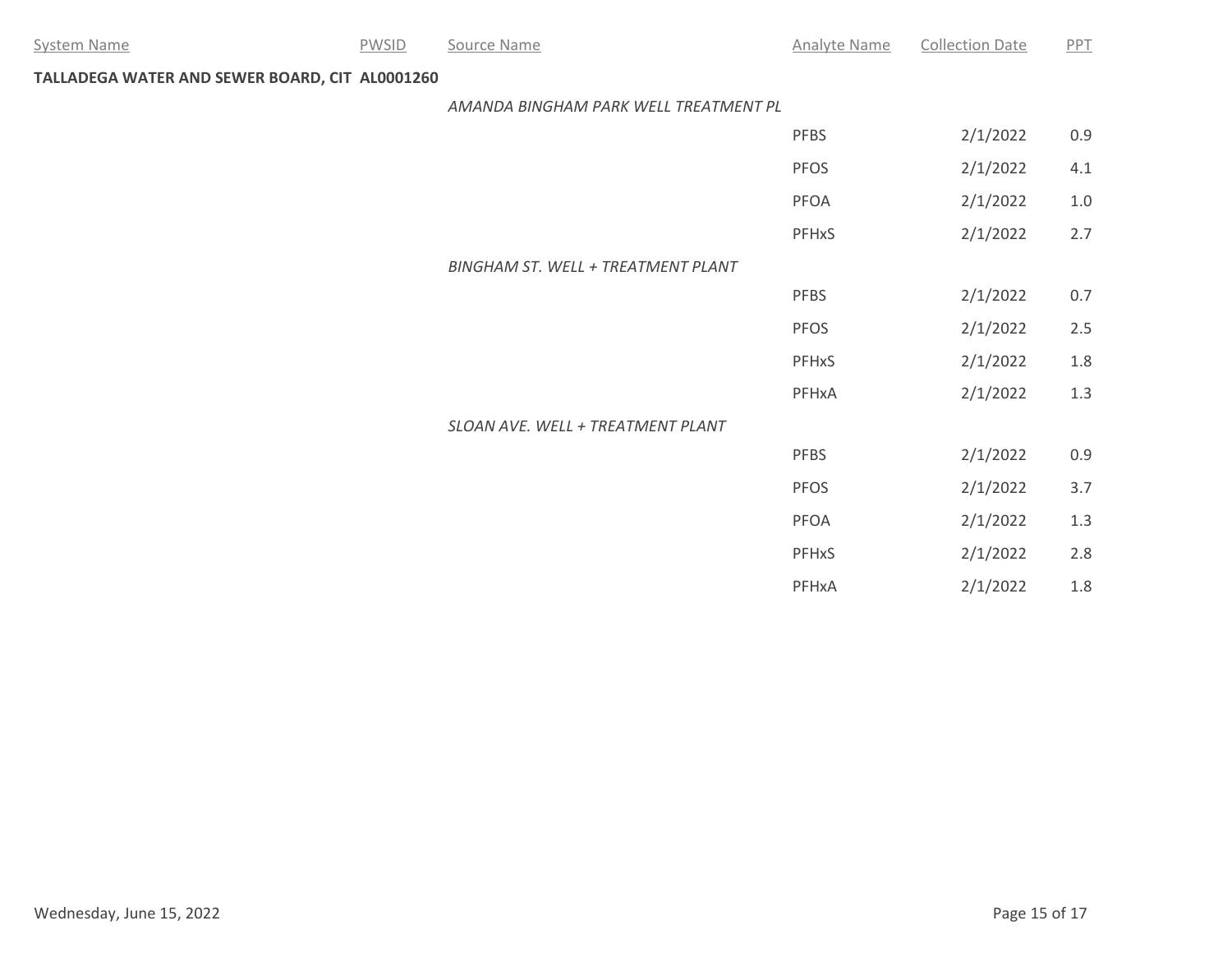# **TALLADEGA-SHELBY WATER TREATMENT PL AL0001261**

### *TALLADEGA/SHELBY WATER TREATMENT PLANT*

|                              |           |                                        | PFBS  | 3/17/2022 | $51.0\,$ |
|------------------------------|-----------|----------------------------------------|-------|-----------|----------|
|                              |           |                                        | PFBS  | 3/17/2022 | 56.0     |
|                              |           |                                        | PFOS  | 3/17/2022 | 4.4      |
|                              |           |                                        | PFOS  | 3/17/2022 | 19.0     |
|                              |           |                                        | PFOA  | 3/17/2022 | 9.7      |
|                              |           |                                        | PFOA  | 3/17/2022 | 12.0     |
|                              |           |                                        | PFHpA | 3/17/2022 | 4.2      |
|                              |           |                                        | PFHpA | 3/17/2022 | $4.0\,$  |
|                              |           |                                        | PFHxS | 3/17/2022 | 2.2      |
|                              |           |                                        | PFHxA | 3/17/2022 | 14.0     |
|                              |           |                                        | PFHxA | 3/17/2022 | 12.0     |
| <b>TUSCUMBIA WATER WORKS</b> | AL0000331 |                                        |       |           |          |
|                              |           | TUSCUMBIA BIG SPRING + TREATMENT PLANT |       |           |          |
|                              |           |                                        | PFBS  | 2/8/2022  | $3.1\,$  |
|                              |           |                                        | PFOS  | 2/8/2022  | $4.8\,$  |
|                              |           |                                        | PFOA  | 2/8/2022  | 1.7      |
|                              |           |                                        | PFHxS | 2/8/2022  | $1.7\,$  |
|                              |           |                                        | PFHxA | 2/8/2022  | $1.3\,$  |
|                              |           |                                        | PFBS  | 5/10/2022 | $3.7$    |
|                              |           |                                        | PFOS  | 5/10/2022 | 4.2      |
|                              |           |                                        | PFOA  | 5/10/2022 | 1.9      |

PFHxS 5/10/2022 2.5